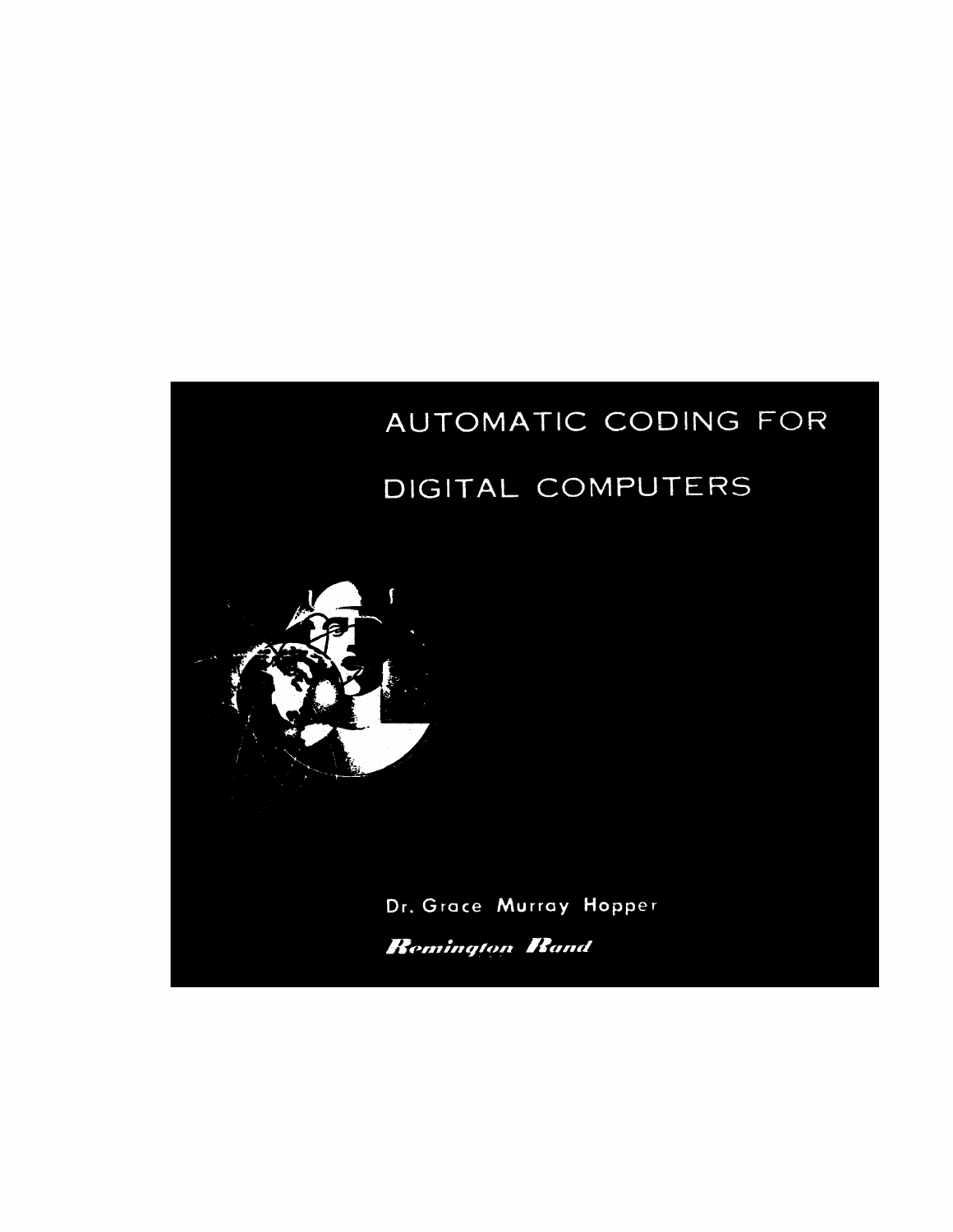

## **AUTOMATIC CODING FOR DIGITAL COMPUTERS**

A TALK PRESENTED AT THE HIGH SPEED COMPUTER CONFERENCE, LOUISIANA STATE UNIVERSITY, 16 FEBRUARY 1955

BY

DR. GRACE MURRAY HOPPER

DIRECTOR OF PROGRAMMING RESEARCH ECKERT MAUCHLY DIVISION

## **Remington Rand**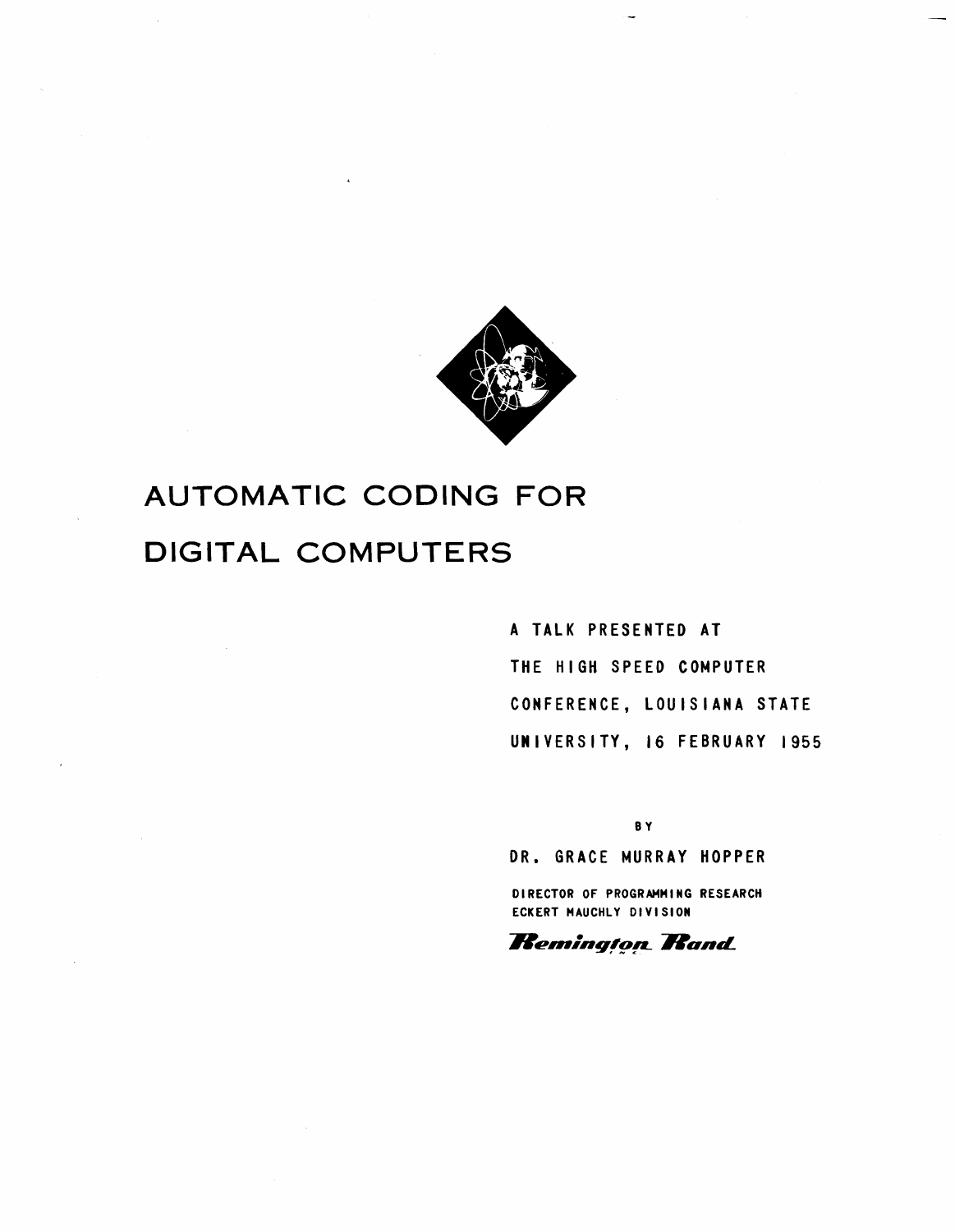Automatic coding is a means for reducing problem costs and is one of the answers to a programmer's prayer. Since every ptoblem must be reduced to a series of elementary steps and transformed in to compu ter instruc tions, any method which will speed up and reduce the cost of this process is of importance.

Each and every problem must go through the same stages:

> Analysis, Programming, Coding, Debugging, Production Running, Evaluation

The process of analysis cannot be assisted by the computer itself. For scientific problems, mathematicalor engineering, the analysis includes selecting the method of approximation, setting up specifications for accuracy of sub-routines, determining the influence of roundoff errors, and finally presenting a list of -equations supplemented by definition of tolerances and a diagram of the operations. For the commercial problem, again a detailed statement describing the procedure and covering every even-<br>tuality is required. This will tuality is required. usually be presented in English words and accompanied again by a flow diagram.

The analysis is the responsibility of the mathematician or engineer, the methods or systems man. It defines the problem and no attempt should be made to use a computer until such an analysis is complete.

The job of the programmer is that of adapting the problem definition to the abili ties and idiosyncracies of the particular computer. He will be vitally concerned with input and output and with the flow

of operations through the computer. He must have a thorough knowledge of the computer components and their relative speeds and virtues. Receiving diagrams and equations or statements from the analysts, he will produce detailed flow charts for transmission to the coders. These will differ from the charts produced by the analysts in that they will be suited to aparticular computer and will contain<br>more detail. In some cases, the In some cases, the analyst and programmer will be the same person.

It is then the job of the coder to reduce the flow charts to the detailed list of computer instructions. At this point, an exact and comprehensive knowledge of the computer, its code, coding tricks, details of sentinels and of pulse code are required. The computer is an extremely fast moron. It will, at the speed of light, do exactly what it is told to do--no more, no less.

After the coder has completed the instructions, it must be "debugged". Few and far between and very rare are those coders, human beings, who can write programs, perhaps consisting of several hundred instructions, perfectly, the first time. The analyzers, automonitors, and other mistake hunting routines that have been developed and reported on bear witness to the need of assistance in this area. When the program has been finally debugged, it is ready for production running and thereafter for evaluation or for use of the results.

Automatic coding enters these operations at four points. First, it supplies to the analysts, information about existing chunks of program, subroutines already tested and debugged, which he may choose to use in his problem. Second, it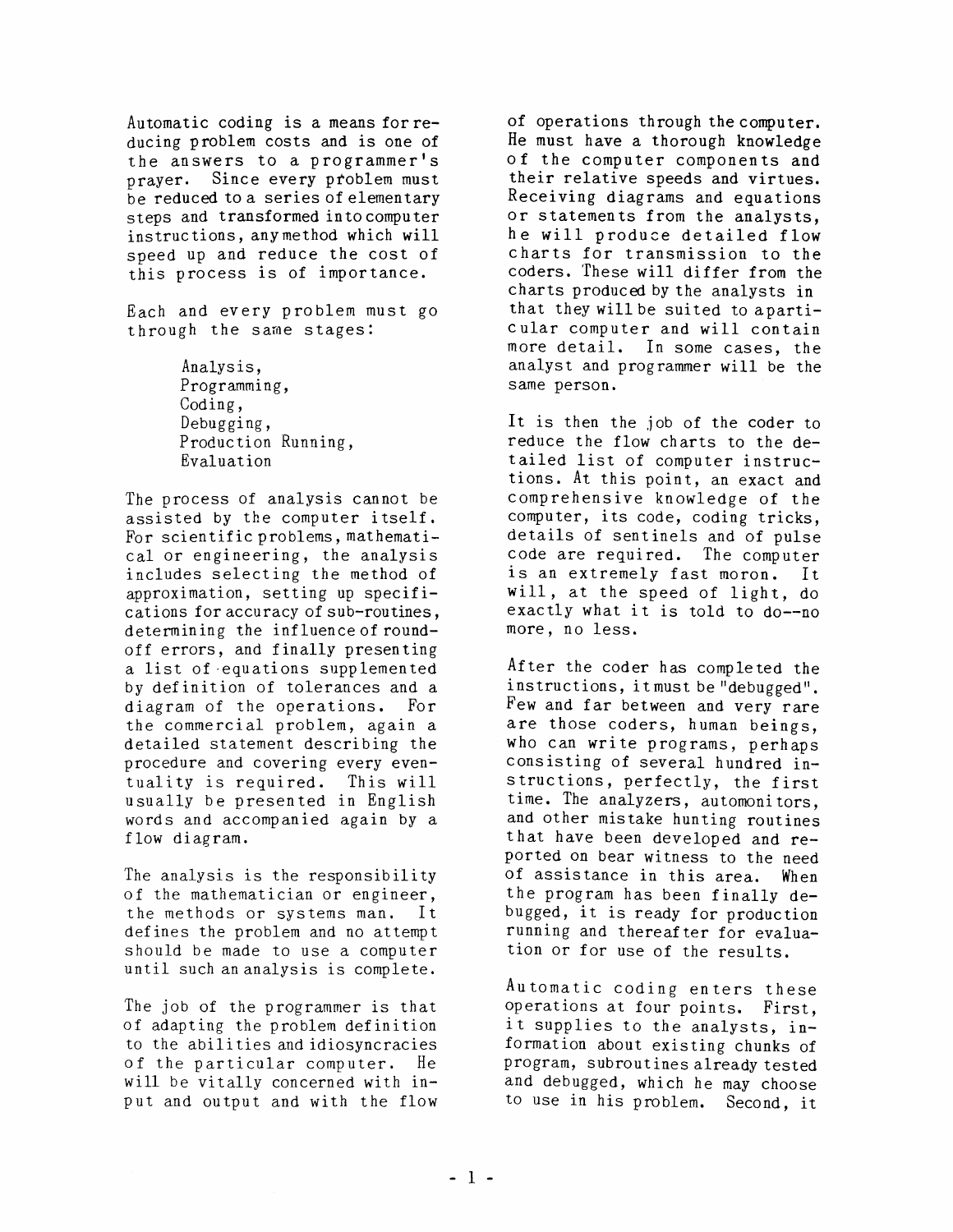supplies the programmer with similar facilities not only with respect" to the mathematics or processing used, but also with respect to using the equipment. For example, a generator may be provided to make editing routines to prepare data for printing, or a generator may be supplied to produce sorting routines.

It is in the third phase that automatic coding comes into its own, for here it can release the coder from most of the routine and drudgery of producing the instruction code. It may, someday, replace the coder or release him to become a programmer. Master or executive routines can be designed which will withdraw subroutines and generators from a library of such routines and link them together to form a running program.

If a routine is produced by a master routine from library components, it does not require the fourth phase--debugging--from the point of view of the coding. Since the library routines will all have been checked and the compiler checked, no errors in coding can be introduced into the program (all of which presupposes a completely checked computer). The only bugs that can remain to be detected and exposed are those in the logic of the original statement of the p rob lem.

Thus, one advantage of automatic coding appears, the reduction of the computer time required for debugging. A still greater advantage, however, is the replacement of the coder by the computer. It is here that the significant time reduction appears. The computer processes the units of coding as it does any other units of data --accurately and rapidly. The elapsed time from a programmer's flow chart to a running routine

may be reduced from a matter of weeks to a matter of minutes. Thus, the need for some type of automatic coding is clear.

Actually, it has been evident ever since the first digital computers first ran. Anyone who has been coding for more than a month has found himself wan ting to use pieces of one problem in another. Every programmer has detected like sequences of operations. There is a ten year history of attemps to meet these needs.

The subroutine, the piece of coding, required to calculate a particular function can be wired into the computer and an instruction added to the computer code. However, this construction in hardware is costly and only the most frequently used routines can be treated in this manner. Mark I at Harvard included several such routines **--** sin x,  $\log_{10}x$ ,  $\log_{10}x$ . However, they had one fault, they were inflexible. Always, they delivered complete accuracy to twenty-two digits. Always, they treated the most general case. Other computers, Mark II and SEAC have included square roots and other subroutines partially or wholly built in. But such subroutines are costly and invariant and have come to be used only when speed without regard to cost is the primary consideration.

It was in the ENIAC that the first use of programmed subroutines appeared. When a certain series of operations was completed, a test could be made to see whether or not it was necessary to repeat them and sequencing control could be transferred on the basis of this test, either to repeat the operationsorgo on to another set.

At Harvard, Dr. Aiken had envisioned libraries of subroutines. At Pennsylvania, Dr. Mauchly had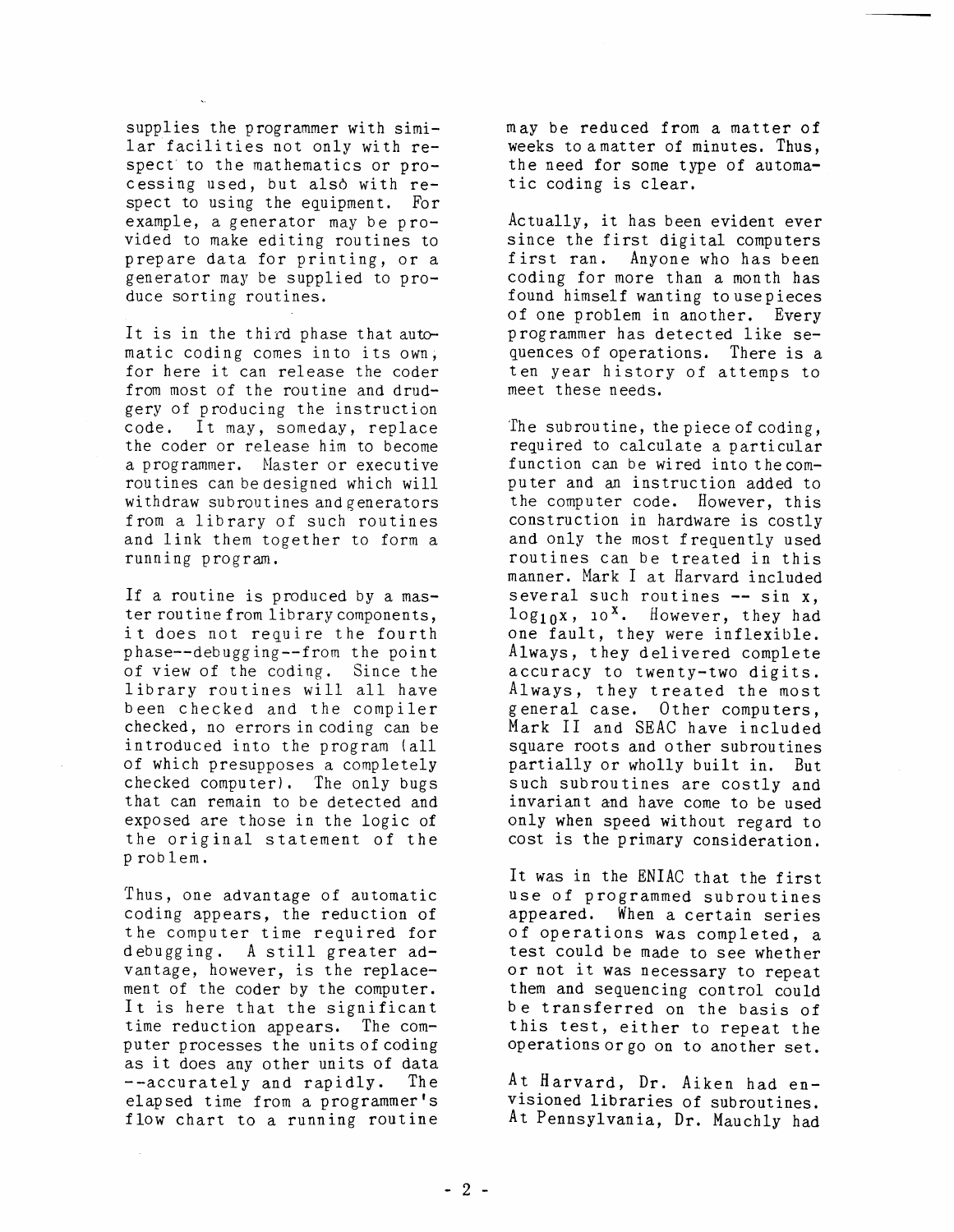discussed the techniques of instructing the computer to program itself. At Princeton, Dr. von Neumman had pointed out that if the instructions were stored in the same fashion as the data, the computer could then operate on these instructions. However, it was not until 1951 that Wheeler, Wilkes, and Gill in England, preparing to run the EDSAC, first set up standards, created a library, and the required satelli te routines and wrote a book about it, "The Preparation of Programs for Elect ronic Digi tal Compu ters". In this country, comprehensive automatic techniques first appeared at MIT, where routines to facilitate the use of Whirlwind I by students of computers and programming were developed.

Many different automatic coding systems have been developed - Seesaw, Dual, Speed-Code, the Boeing Assembly, and others for the 701, the A--series of compilers for the UNIVAC, the Summer Session Compu ter for Whirlwind, MAGIC for the MIDAC and Transcode for the Ferran ti Computer at Toronto. The list is long<br>and rapidly growing longer. In and rapidly growing longer. the process of development are Fortran for the  $704$ , BIOR and GP for the UNIVAC, a system for the 705, and many more. In fact, all manufacturers now seem to be including an announcement of the form,

"a library of subroutines for standard mathematical analysis operations is available to users",

"interpretive subroutines, easy program debugging  $- \ldots -$  automatic program assembly techniques can be used."

The automatic routines fall into three major classes. Though some may exhibit characteristics of one or more, the classes may be so defined as to distinguish them.

(1) Interpretive routines which translate a machine-like pseudocode into machine code, refer to stored subroutines and execute them as the computation proceeds  $-$ - the MIT Summer Session Computer, 701 Speed-Code, UNIVAC Short-Code are examples.

(2) Compiling routines, which also read apseudo-code, but which withdraw subroutines from a library and operate upon them, finally linking the pieces together to deliver, as output, acomplete specific program for future running  $--$  UNIVAC A  $-$ compilers, BIOR, and the NYU Compiler System.

(3) Generative routines may be called for by compilers, or may be independent routines. Thus, a compiler may call upon a generator to produce a specific input routine. Or, as in the sort-generator, the submission of the specifications such as item-size, position of keyword, etc. instructs the generator to produce a routine to perform the desired operation. The UNIVAC sort-generator, the work of Betty Holberton, was the first major automatic routine to be completed. It was finished in 1951 and has been in constant use ever since. At the University of California Radiation Laboratory, Livermore, an editing generator was developed by Merrit Ellmore--later a routine was added to even generate the pseudo-code.

The type of automatic coding used for a particular computer is to some extent dependent upon the facilities of the computer itself. The early computers usually had but a single input-output device, sometimes even manually operated. It was customary to load the computer wi th program and data, permit it to "cook" on them, and when it signalled completion, the results were unloaded. This pro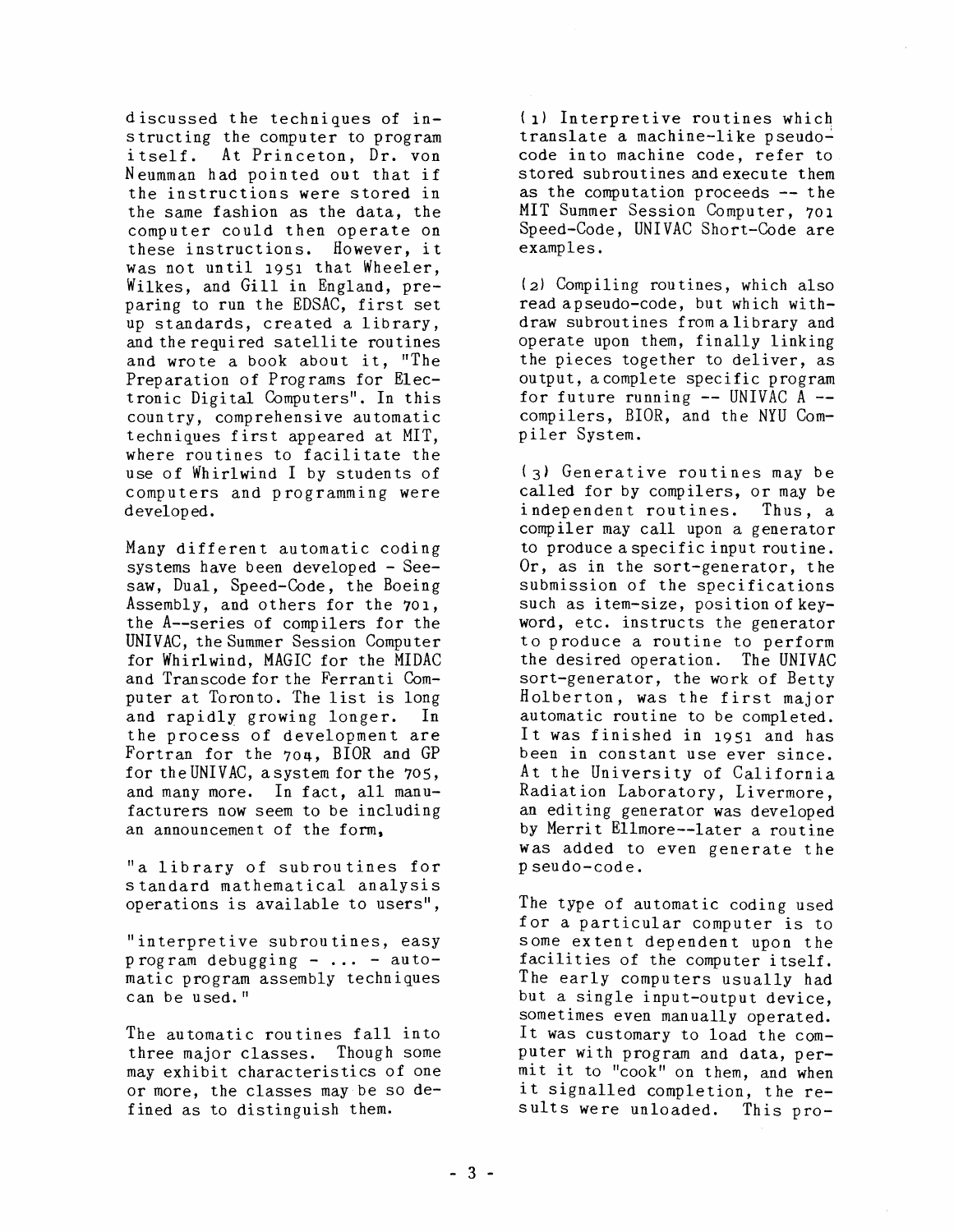cedure led to the development of the interpretive type of routine. SUbroutines were stored in closed form and a main program referred to them as they were requi red. Such a procedure conserved valuable internal storage space and speeded the problem solution.

With the production of computer systems, like the UNIVAC, having, for all practical purposes, infinite storage under the computers own direction, new techniques became possible. A library of subroutines could be stored on tape, readily available to the computer. Instead of looking up a subroutine every time its operation was needed, it was possible to assemble the required subroutines into a program for a specific problem. Since most problems contain some repetitive elements, this was desirable in order to make the interpretive process a one-time operation.

Among the earliest such routines were the A--series of compilers of which A-O first ran in May 1952. The A-2 compiler, as it stands at the moment, commands a library of mathematical and logical subroutines of floating decimal operations. It has been successfully applied to many di ff eren t mathematical problems. In some cases, it has produced finished, checked, and debugged programs in three minutes. Some problems have taken as long as eighteen minutes to code. It is, however, limited by its library which is not as complete as it should be and by the fact that since it produces a program entirely in floating decimal, it is sometimes wasteful of computer time. However, mathematicians have been able rapidly to learn to use it. The elapsed time for problems- the programming time plus the running time--has been materially reduced. Improvemen ts and techniques now known, derived from experience with the A--series, will make it possible to produce better compiling systems. Currently, under the direction of Dr. Herbert F. Mitchell, Jr., the BIOR compiler is being checked out. This is the pioneer--the first of the true data-processing compilers.

At present, the interpretive and compiling systems are as many and as different as were the computers five years ago. This is natural in the early stages of a development. It will be some time before anyone can say this is the way to  $pro$ duce automatic coding.

Even the pseudo-codes vary widely. For mathematical problems, Laning and Zeirler at MIT have modified a Flexowriter and the pseudo-code in which they state problems clings very closely to the usual mathematical notation. Faced with the problem of coding for ENIAC, EDVAC and/or ORDVAC, Dr. Gorn at Aberdeen has been developing a "universal code". A problem stated in this universal pseudo-code can then be presented to an executive routine pertaining to the particular computer to be used to produce coding for that computer. Of the Bureau of Standards, Dr. Wegstein in Washington and Dr. Huskey on the West Coast have developed techniques and codes for describing a flow chart to a compiler.

In each case, the effort has been three-fold:

- 1) to expand the computer's vocabulary in the direction required by its users.
- 2) to simplify the preparation of programs bo th in order to reduce the amount of information about a computer a user needed to learn, and to reduce the amount he needed to write.

3) to make it easy, to avoid mis-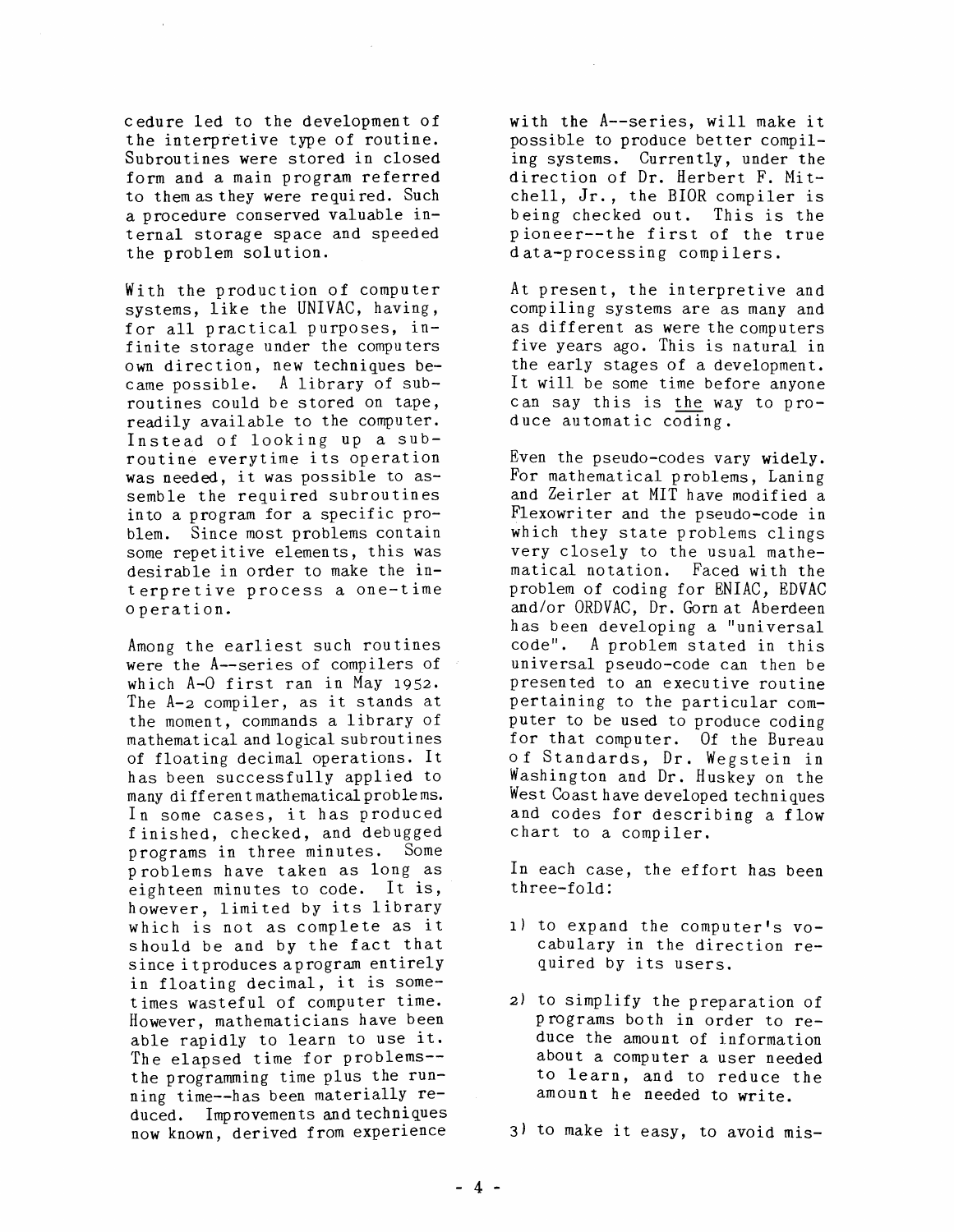takes, to check for them, and to detect them.

The ultimate pseudo-code is not yet in sight. There probably will be at least two in common use; one for the scientific, mathematical and engineering problems using a pseudo-code closely approximating mathematical symbolism; and a second, for the data-processing, commercial, business and accounting problems. In all likelihood, the latter will approximate plain English.

The standardization of pseudo-code and corresponding subroutine is simple for mathematical problems. As a pseudo-code "sin  $x''$  is practical and suitable for "compute the sine of  $x''$ , "PWT" is equally obvious for "compute Philadelphia Wage Tax", but very few commercial subroutines can be standardized in such a fashion. It seems likely that a pseudo-code "gross-pay" will call for a different subroutine in every installation. In some cases, not even the vocabulary will be common since one computer will be producing pay checks and another maintaining an inventory.

Thus, future compiling routines must be independent of the type of program to be produced. Just as there are now general-purpose computers, there will have to be general-purpose compilers. Auxiliary to the compilers will be vocabularies of pseudo-codes and corresponding volumes of subroutines. These volumes may differ from one installation to another and even within an installation. Thus, a compiler of the future will have a volume of floating-decimal mathematical subroutines, a volume of inventory routines, and a volume of payroll routines. While grosspay may appear in the payroll volume both at installation A and at installation B, the corresponding subroutine or standard input item may be completely different in the two volumes. Certain more general routines, such as input-output, editing, and sorting generators will remain common and therefore are the first that are being developed.

There is little doubt that the development of automatic coding will influence the design of computers. In fact, it is already happening. Instructions will be added to facilitate such coding. Instructions added only for the convenience of the programmer will be omitted since the computer, rather than the programmer, will write the detailed coding. However, all this will not be completed tomorrow. There is much to be learned. So far as each group has completed an interpreter or compiler, they have discovered in using it "what they really wanted to do". Each executive routine produced has lead to the writing of specifications for a better routine.

1955 will mark the completion of several ambitious executive rou-<br>tines. It will also see the It will also see the specifications prepared by each group for much better and more efficient routines since testing in use is necessary to discover these specifications. However, the routines now being completed will materially reduce the time required for problem preparation; that is, the programming, coding, and debugging time. One warning must be sounded, these routines cannot define a problem nor adapt it to a computer. They only eliminate the clerical part of the job.

Analysis, programming, definition of a problem required 85%, coding and debugging 15%, of the preparation time. Automatic coding materially reduces the latter time. It assists the programmer by defining standard procedures which can be frequently used. Please remember, however, that automatic programming does not imply that it is now possible to walk up to a c ompu ter, say "wri te my payroll checks", and push a button. Such efficiency isstill in the sciencefiction future.